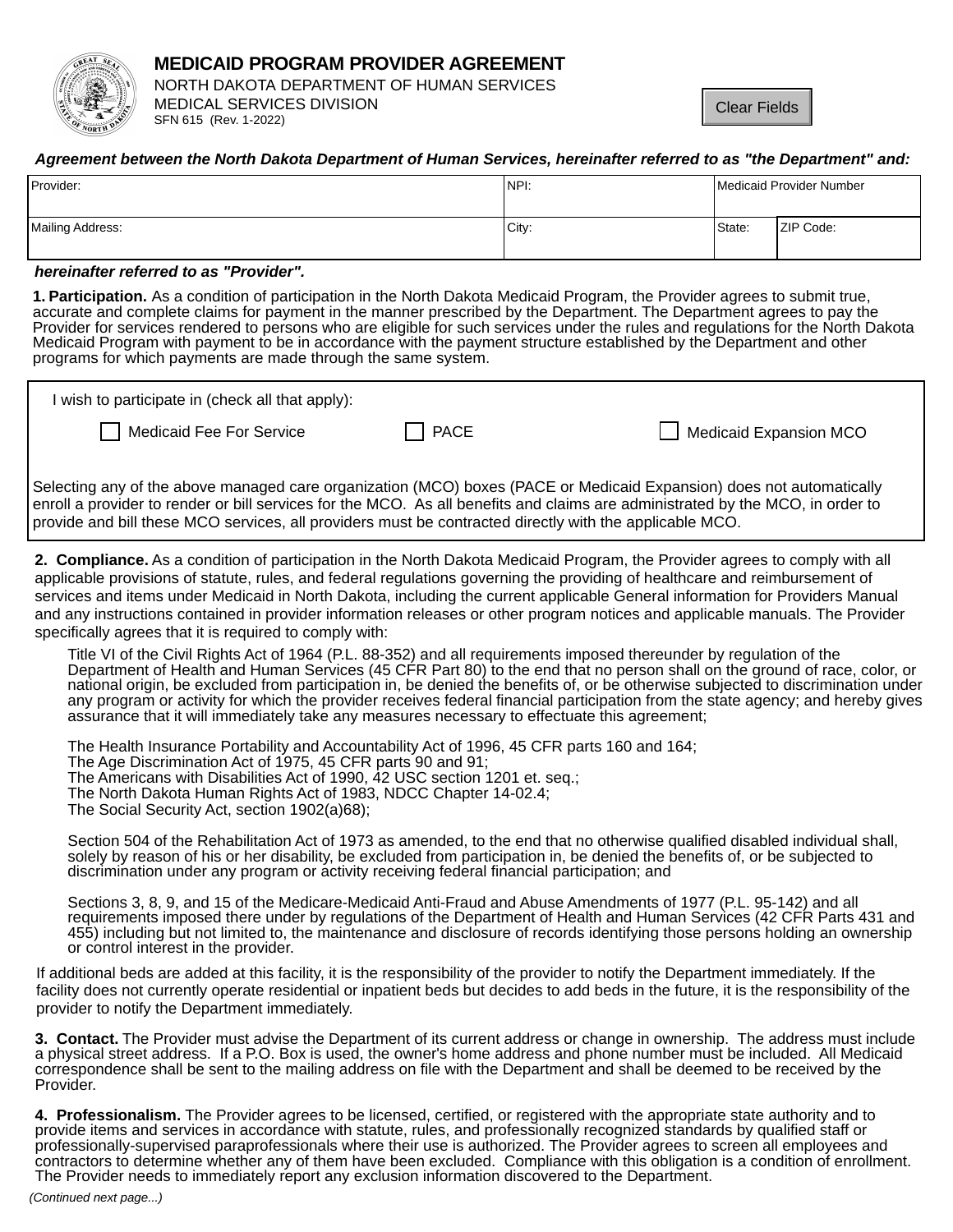5. Recordkeeping. The Provider agrees to document each item or service for which Medicaid reimbursement is claimed, at the time it is provided, in compliance with documentation requirements of the Department, applicable rules, and this agreement, Such records shall be maintained according to 42 CFR 424.516 (f) for at least seven years after the date of service or as required by rule. Upon reasonable request, the Department, the U.S. Department of Health and Human Services (DHHS) or their agencies, shall be given immediate access to, and permitted to review and copy all records relied on by the Provider in support of services billed to Medicaid. Copies will be furnished at the Provider's expense. The Provider agrees to follow all applicable state and federal laws and regulations related to maintaining confidentiality of records.

6. Accurate Billing. The Provider agrees to certify by the signature of the Provider or designee, including electronic signatures on a claim form or transmittal document, that the items or services claimed were actually provided and medically necessary, were documented at the time they were provided, were provided in accordance with professionally recognized standards of healthcare, applicable Department rules, this agreement, and are not billed in excess of the Provider's usual and customary fees. The Provider shall be solely responsible for the accuracy of claims submitted, and shall immediately repay the Department for any items or services the Department, the federal government, duly authorized representatives or the provider determines were not properly provided, documented, or claimed. The Provider must assure it is not submitting a duplicate claim under another program or provider type.

The Provider agrees that all original claims for service must be received by the Department within twelve months from the date the service was provided. The Provider agrees that all requests for adjustments of an adjudicated claim must be received by the Department within 12 months of the remittance advice date of the adjudicated claim. The Provider agrees that claims not submitted for payment within these timeframes may not be billed to the client.

7. Overpayment. The Provider agrees that in any event it receives payment for services or goods in an amount in excess of payment permitted by the Department, that such overpayments may be deducted from future payments otherwise payable to the Provider. The Provider acknowledges that such remedy is not the only or exclusive remedy available to the Department. It is the Provider's responsibility to inform the Department of any Medicaid overpayments discovered.

8. Secondary Payer. The Provider acknowledges that Medicaid is a secondary payer and agrees to first seek payment from other sources as required by statute, rule, or regulation.

9. Full Payment. The Provider agrees to accept Medicaid payment for any item or service as payment in full and agrees to make no additional charge. The Provider further agrees:

If Medicaid requires a prior authorization, screening, or an assessment before the item or service is provided, the Provider may not bill Medicaid or the client when any of the before mentioned items were not submitted in a timely manner.

Not to bill the client unless the item or service is not covered or approved for payment by the Department and the client has agreed to be responsible for payment prior to receiving the item or service.

If a third party pays the client, the client may be billed for that amount, and Medicaid may not be billed. The Provider agrees not to bill Medicaid or the client if a third party payment is made to the provider unless the third party payment is less than the amount Medicaid would pay. The Provider shall not refuse to furnish services on account of a third party's potential liability for the services (42 CFR § 447.20).

To sign up for and receive electronic funds transfers from the Department for their Medicaid payments. Any provider exempt from this requirement will have it noted on their provider checklists.

10. Ownership. The Provider agrees to comply with the disclosure of ownership requirements of 42 CFR Part 455, Subpart B and to notify the Department thirty (35) days prior to any change of ownership. This Provider agreement is nontransferrable. The Provider agrees to provide the Department with the information described below:

a. The name and address of each person directly or indirectly owning a five percent or more interest in the Provider's business;

b. Whether any of the persons identified in are related as spouse, parent, child, or sibling; and

c. The name of any other Medicaid provider entity in which a person identified in has indirect or direct ownership of five percent or more.

The provider agrees to furnish to the Department, or the U.S. Deptartment of Health and Human Services or their agencies on request, disclosure by providers of 42 CFR § 455.105 information related to business transactions in accordance with paragraph (b) of the section below.

"(b) Information that must be submitted. A provider must submit, within 35 days of the date on a request by the Secretary or the Medicaid agency, full and complete information about:

(1) The ownership of any subcontractor with whom the provider has had business transactions totaling more than \$25,000 during the 12-month period ending on the date of the request; and

(2) Any significant business transactions between the provider and any wholly owned supplier, or between the provider and any subcontractor, during the 5-year period ending on the date of the request.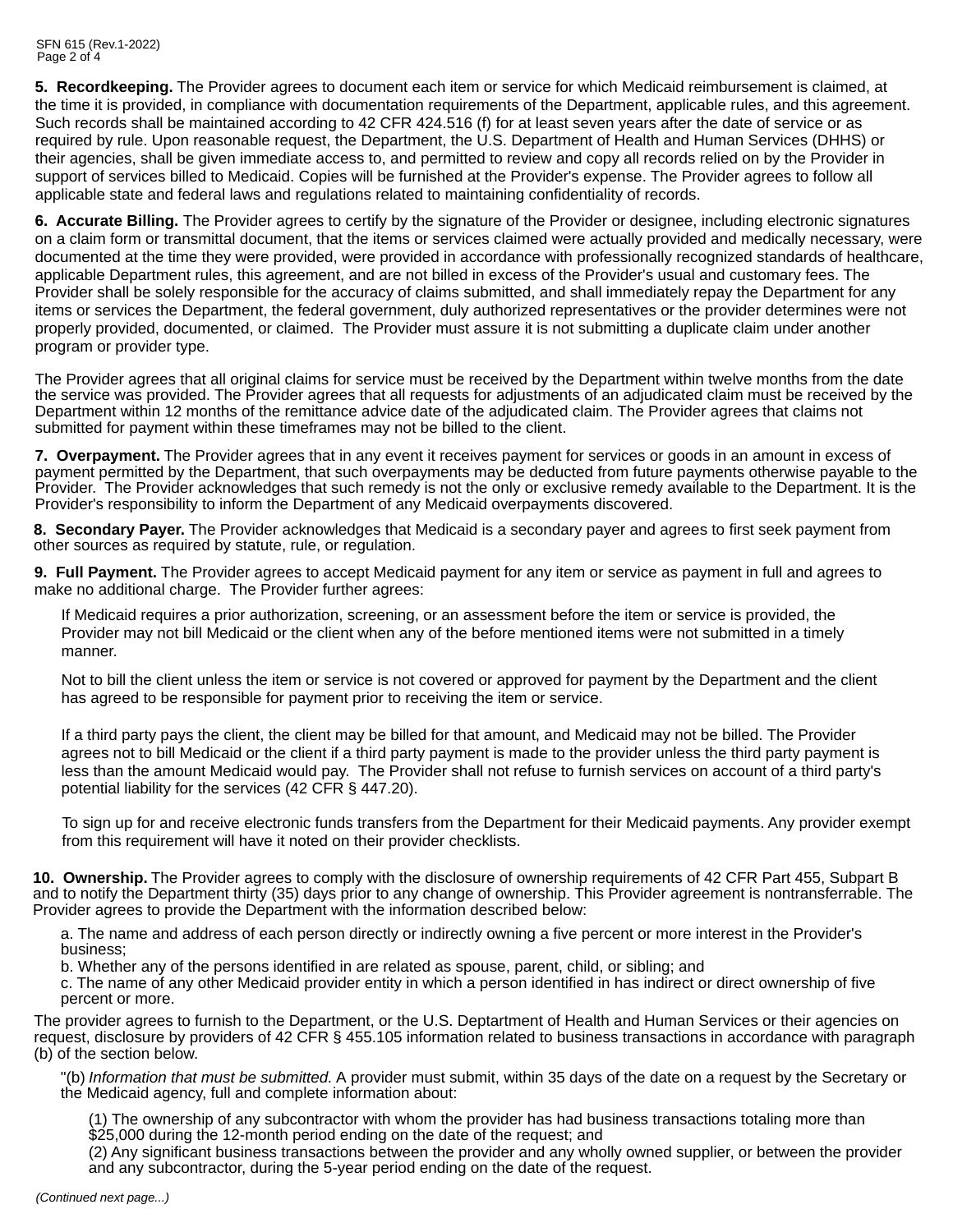11. Advance Directives. The Provider agrees to maintain written policies and procedures with respect to all adult individuals receiving care; to provide written information to each such individual regarding the individuals rights to make decisions concerning such care, including the right to accept or refuse medical or surgical treatment, the individuals right to formulate advance directives, and the Provider's written policies respecting the implementation of those rights; to document in the individuals medical record whether or not the individual has executed an advance directive; not to condition the provision of care or otherwise discriminate against an individual based on whether or not the individual has executed an advance directive; to ensure compliance with state law respecting advance directives; and to provide for education for staff and the community on issues concerning advance directives. "Advance directive" means a written instruction prepared in accordance with N.D.C.C. Chapter 23-06.5, relating to the provision of health care when the individual is incapacitated. The written information must be provided at the time of the individual's admission to a hospital or nursing home; in advance of the individual coming under the care of the provider, in the case of home health care or personal care; at the time of initial receipt of hospice care by the individual from the hospice program and; at the time of enrollment of the individual with a managed care organization.

12. Provider Screening. All current providers and providers applying to participate in the Medicaid program agree to screen their employees and contractors per Federal Regulations under 42 CFR 455.436. To ensure that employees and contractors meet program standards and are not excluded as an individual or an entity, the provider will:

- Upon hire:
	- o Confirm the identity of the employee or contractor and determine their exclusion status
	- o Search the HHS-OIG website by names of any individual or entity
	- o Immediately report any exclusion information discovered to the Department
- Ongoing:
	- o Continue to screen employees/contractors on a routine basis and immediately report any findings to the Department.

Civil monetary penalties may be imposed against Medicaid providers and managed care entities (MCEs) who employ or enter into contracts with excluded individuals or entities to provide items or services to Medicaid recipients. (Section 1128A(a)(6) of the Act; and 42 CFR section  $1003.102(a)(2)$ ).

13. Enrollment. The Provider agrees that each individual provider performing services (except those services performed under the direct or general supervision of an enrolled provider) must be individually enrolled as a provider and that if individual providers within a group fail to enroll separately, payment to the group for services rendered to a Medicaid recipient by the nonenrolled provider will be denied or, if paid in error, recovered.

As a condition of enrollment, the provider must consent to a criminal background check including fingerprinting when required to do so under state law or by the level of screening based on risk of fraud, waste or abuse as determined for that category of provider.

The Provider agrees that if the enrollment date precedes the effective date of this agreement that all terms and conditions of this agreement apply to the period between the enrollment date and the effective date.

Providers that are able to enroll with North Dakota Medicaid are required to enroll and are not able to bill for services under a supervising or peer provider's NPI. For a list of provider types eligible to enroll with North Dakota Medicaid, visit http://www.nd. gov/dhs/info/mmis/taxonomy.html.

14. Duration and Termination of Agreement. This Agreement shall remain in effect until terminated in writing except the Department may terminate this agreement without notice if no service has been rendered by the Provider within two (2) calendar years. In the event of termination by the Department, the Departments sole obligation shall be to pay for services provided prior to the effective date of termination. This agreement may be terminated by either party without cause by giving thirty (30) days notice in writing to the other party.

This Agreement shall be terminated immediately and without notice if the Provider's license or certification required by law is suspended, not renewed, denied, or is otherwise not in effect at the time service is provided.

The Department may immediately terminate this Agreement in writing when the Provider fails to comply with any applicable statute, rule, regulation, term or provision of this Agreement. The Provider also understands and agrees that its conduct may be subject to additional penalties or sanctions. The Provider further understands that there are federal penalties for false reporting and fraudulent acts committed during the course and scope of this Agreement.

15. Certification. By signing this Agreement, the Provider certifies that neither the Provider nor its principles, are presently debarred, declared ineligible, or voluntarily excluded from participation in transactions with the State or Federal Government by any Department Agency of the Federal Government or the State of North Dakota.

16. Effective Date of Agreement. This Agreement is effective when signed by both the Provider and the Department. It supersedes all prior agreements. Any variation to the effective date must be approved by the Department.